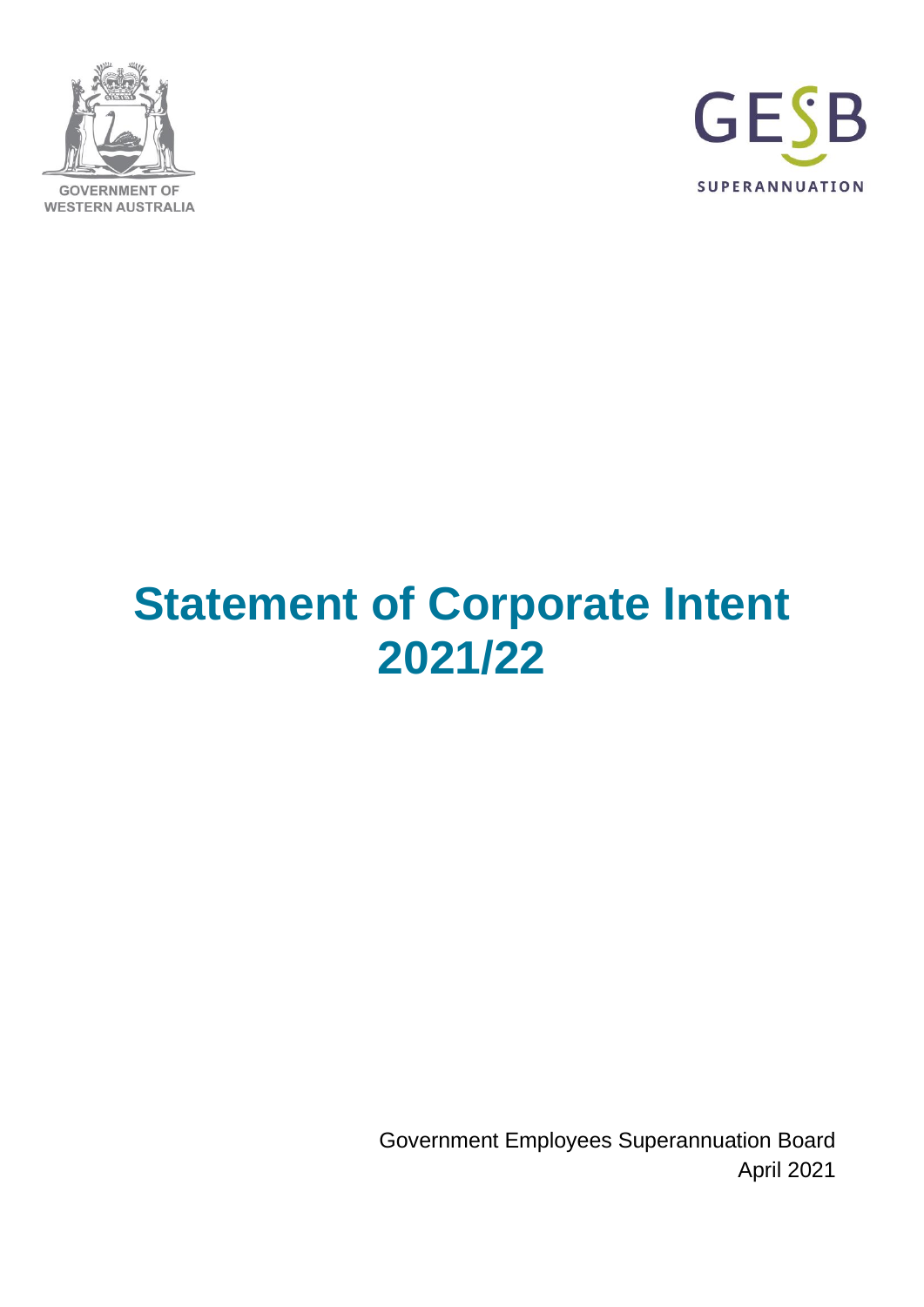# **Table of contents**

| 1. |  |
|----|--|
|    |  |
| 2. |  |
|    |  |
| 3. |  |
| 4. |  |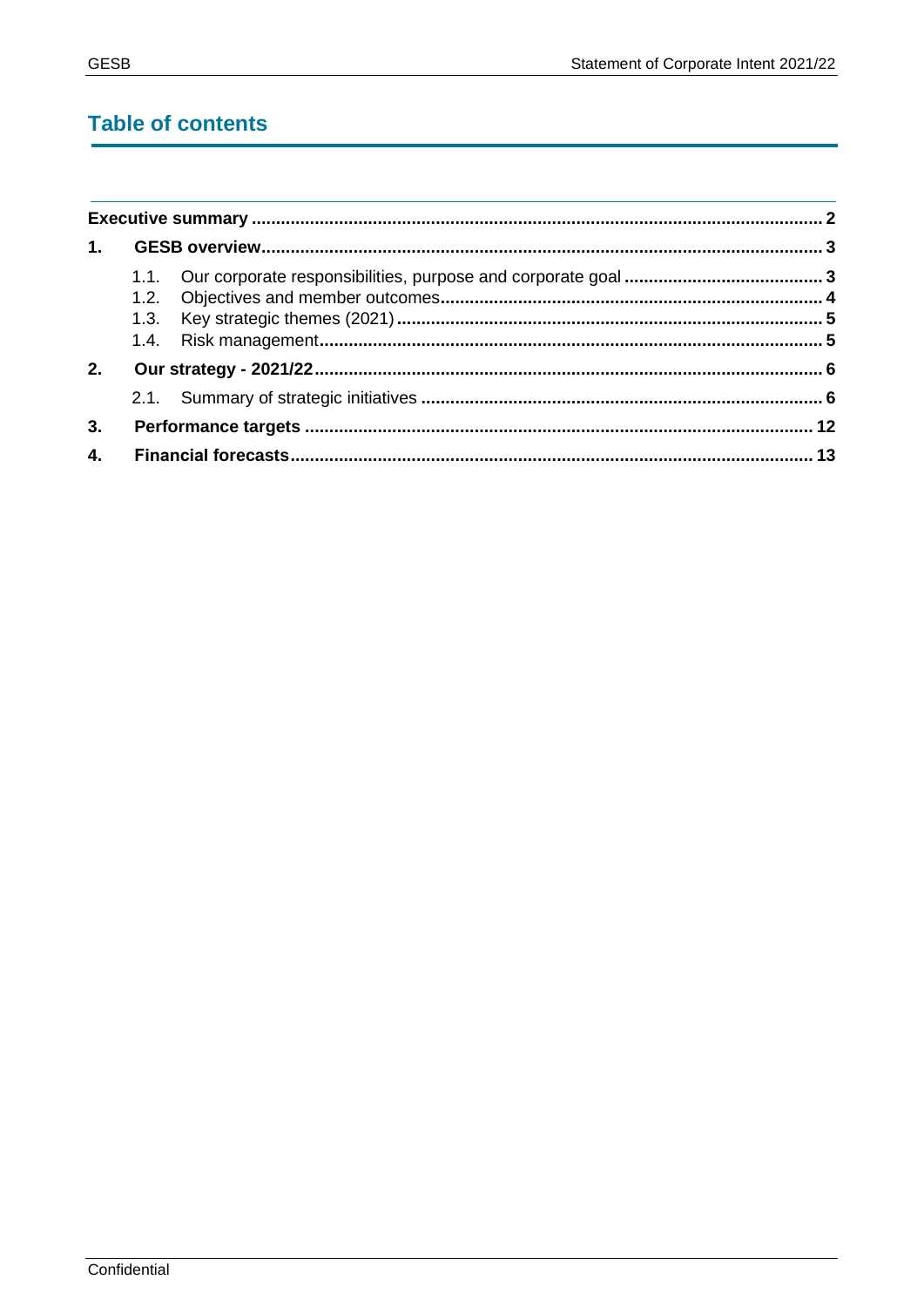# <span id="page-2-0"></span>**Executive summary**

This is the Government Employees Superannuation Board's (GESB's) Statement of Corporate Intent (SCI) for the 2021/22 financial year. It includes an overview of GESB and its operating environment, key priorities, performance targets and financial forecasts for 2021/22.

In 2021/22, we remain committed to continuing to provide high quality, value for money superannuation and retirement products and services that meet our members', employers' and the State's needs.

As at 30 June 2020, GESB had funds under management (FUM) of \$29.4 billion (bn) with more than 270,000 member accounts for over 240,000 current and former public sector workers<sup>1</sup>.

Our purpose is to *'look after our members' superannuation with excellence'* and our corporate goal is *'improved long-term superannuation benefits for our members'.*

Our purpose, goal, strategic objectives and priorities are determined within the context of our enabling legislation and the Heads of Government Agreement (HoGA) between the State of Western Australia (WA) and the Commonwealth. They are also aligned to the WA Government's Outcomes Based Management (OBM) framework and incorporate Australian Prudential Regulation Authority (APRA's) requirements for strategic planning and member outcomes<sup>2</sup>.

In 2021/22 we will be focusing resources on addressing the following key strategic priorities:

- Ensuring member outcomes and service standards remain well positioned with respect to the leading Australian superannuation funds
- Continuing to focus on digital strategies across a range of channels, as a cost-effective way to service and engage members and improve the member experience
- Implementing relevant State and Commonwealth Government legislative changes (consistent with the HoGA)
- Ensuring that our investment performance and strategy remain appropriate and that they incorporate Environmental, Social and Governance (ESG) considerations
- Ensuring that our pricing and reserving strategies are appropriate
- Continuing to provide insurance members can rely on, with premiums that don't inappropriately erode member account balances
- Increasing engagement with employers to assist them in effectively and efficiently fulfilling their superannuation obligations
- Ensuring our key service providers are strategically aligned to GESB's objectives and are delivering value for money services to our members
- Ensuring we maintain a strong, risk-aware and high-performing culture and retain high-quality people

Our financial forecasts for 2021/22 show projected fund flows, FUM, budgeted expenses and capital investment required to support the delivery of our strategic priorities. The financial outcomes for future years, including the potential impacts that will flow from the implementation of Commonwealth and State reforms, are in the Strategic Development Plan (SDP).

<sup>1</sup> GESB membership statistics, June 2020

<sup>2</sup> SPS515 – Strategic Planning and Member Outcomes, APRA, August 2019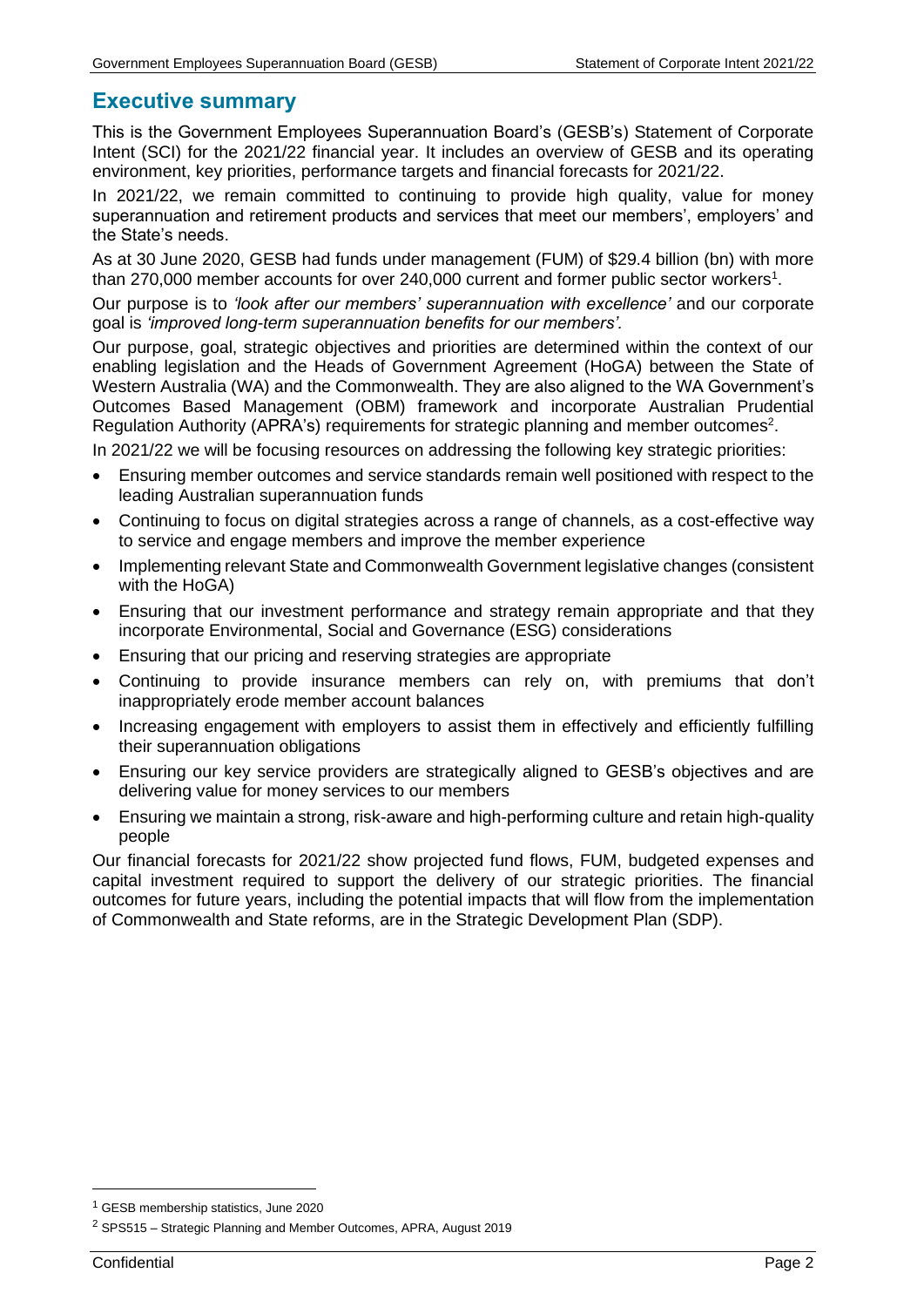# <span id="page-3-0"></span>**1. GESB overview**

GESB is a statutory authority, responsible for administering the superannuation schemes established under the *State Superannuation Act 2000*, in addition to a number of other defined benefit schemes on behalf of the State. GESB is accountable to the Treasurer of WA.

The superannuation schemes administered by GESB have been afforded Exempt Public Sector Superannuation Schemes (EPSSSs) status by the Commonwealth, in recognition of circumstances surrounding many public sector schemes and the State's undertaking to ensure that members' accrued benefits in exempted schemes are fully protected. As an EPSSS, each GESB scheme is exempted from the *Superannuation Industry (Supervision) Act 1993* and the *Superannuation (Resolution of Complaints) Act 1993* and afforded the status of a complying superannuation fund for the purposes of Commonwealth income tax assessment legislation. We are not subject to APRA regulation.

GESB's statutory and regulatory framework is principally derived from:

- GESB's enabling legislation, the *State Superannuation Act 2000* (SSA) and the *State Superannuation Regulations 2001* (SSR)
- Treasurer's Guidelines issued pursuant to the SSA; and
- The HoGA between the State of WA and the Commonwealth

#### <span id="page-3-1"></span>**1.1. Our corporate responsibilities, purpose and corporate goal**

Operating under the SSA regulatory framework, we manage the GES Fund and deliver costeffective and trusted products<sup>3</sup> (including insurance) and services to members, employers and the State.

We manage superannuation accounts and investments for nearly 240,000 current and former WA public sector employees. We manage an investment portfolio of \$29.4bn of which 90% (\$26.4bn) is managed for members in market-linked schemes, where members bear the investment risk, and \$2.9bn is managed for the State to support its defined benefit liabilities (data as at 30 June 2020).

We administer the schemes established under the SSA (SSA schemes) and other defined benefit schemes for the State and provide information and assistance to the Treasurer on superannuation matters. In accordance with the SSA, GESB's Board also formulates and gives effect to an investment strategy for the fund to achieve prudent diversification and deliver returns that meet or exceed investment objectives.

Our investment framework operates in accordance with Prudential Guidelines for Investments issued by the Treasurer.

We are primarily a self-funded agency, though we recover the operational costs of administering the State's defined benefit schemes and other Government related activity, including the cost of Government services, from the Consolidated Account.

Our purpose, goal, strategic objectives and priorities are determined within the context of our enabling legislation and the HoGA between the State of WA and the Commonwealth. They reflect State and Commonwealth policy objectives and also GESB's statutory obligation to act, as far as practicable, in the best interests of members in performing its functions. They are aligned to the WA Government's OBM framework, with GESB's outcomes contributing to the government goal of sustainable finances (responsible financial management and better service delivery)<sup>4</sup> and will align with State Government policy and reforms where relevant.

| Our purpose        | To look after our members' superannuation with excellence                                              |
|--------------------|--------------------------------------------------------------------------------------------------------|
| Our corporate goal | Improved long-term superannuation benefits for our members                                             |
| <b>Our focus</b>   | Operational excellence and delivery of well-regarded services and<br>products to members and employers |

<sup>3</sup> Member satisfaction survey, Research Solutions, 2019/20 financial year

<sup>4</sup> Department of Treasury, Government of WA; Outcomes Based Management; Guidelines for use in the WA Public Sector (2017)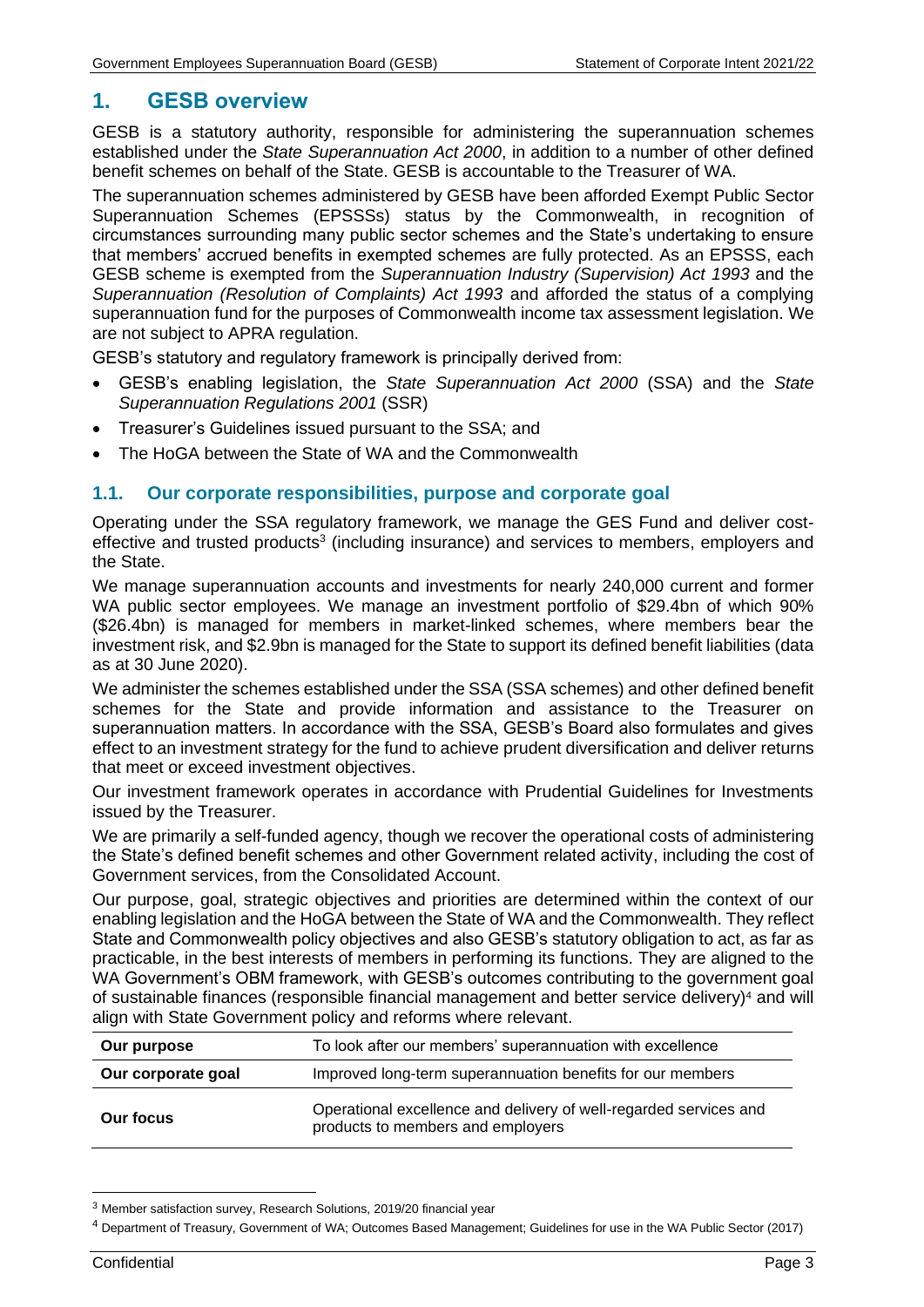# <span id="page-4-0"></span>**1.2. Objectives and member outcomes**

Our strategy is also aligned with the Commonwealth requirements regarding member outcomes<sup>5</sup>.

The Board determines the desired member outcomes and approves strategic objectives that support achieving these outcomes as well as the sound and prudent management of business operations.

| <b>Strategic objectives</b>                 | <b>Description</b>                                                                                       | <b>GESB member outcomes</b>                                                                                                                                                  |  |
|---------------------------------------------|----------------------------------------------------------------------------------------------------------|------------------------------------------------------------------------------------------------------------------------------------------------------------------------------|--|
|                                             | Net benefit to members                                                                                   | Net benefit to members is above<br>median of all funds                                                                                                                       |  |
| 1. Financial<br>outcomes for our<br>members | through low fees and<br>delivery of returns that<br>meet or exceed<br>investment objectives              | Investment returns that meet or exceed<br>return and risk investment objectives                                                                                              |  |
|                                             |                                                                                                          | Fees are in the lowest fee quartile and<br>are charged on a scheme level cost<br>recovery basis                                                                              |  |
|                                             | A positive experience for<br>our members when they<br>engage with GESB                                   | Members are satisfied when contacting<br><b>GESB</b>                                                                                                                         |  |
| 2. Member<br>experience                     | Give primacy to our<br>members' perspective<br>and be their advocate for<br>appropriate outcomes         | Members/member representatives are<br>treated fairly and with respect (in a<br>timely manner) and with due regard for<br>their circumstances and the complexity<br>of issues |  |
|                                             | Value for money<br>products and services<br>that meet members'<br>needs                                  | Value for money products and services<br>that meet members' needs                                                                                                            |  |
|                                             | Insurance members can<br>rely on                                                                         | Appropriate insurance cover that does<br>not inappropriately erode members'<br>superannuation balances                                                                       |  |
| 3. Efficient and<br>effective operations    |                                                                                                          | Flexible, easy to use, value for money<br>insurance products that members can<br>rely on                                                                                     |  |
|                                             | Sufficient scale to<br>support continued<br>achievement of member<br>outcomes                            |                                                                                                                                                                              |  |
|                                             | Supporting employers in<br>meeting their<br>superannuation<br>obligations efficiently<br>and effectively | Value for money products and services                                                                                                                                        |  |
| 4. Positive culture<br>and stakeholders     | A positive and<br>supportive<br>organisational culture<br>underpinned by strong<br>values                | GESB exercises due care to safeguard<br>and protect members' assets<br>responsibly and uphold the key values<br>of the fund                                                  |  |
|                                             | Highly regarded by<br>stakeholders                                                                       |                                                                                                                                                                              |  |

<sup>&</sup>lt;sup>5</sup> Treasury Laws Amendment (Improving Accountability and Member Outcomes in Superannuation Measures No. 1) Bill 2019, April 2019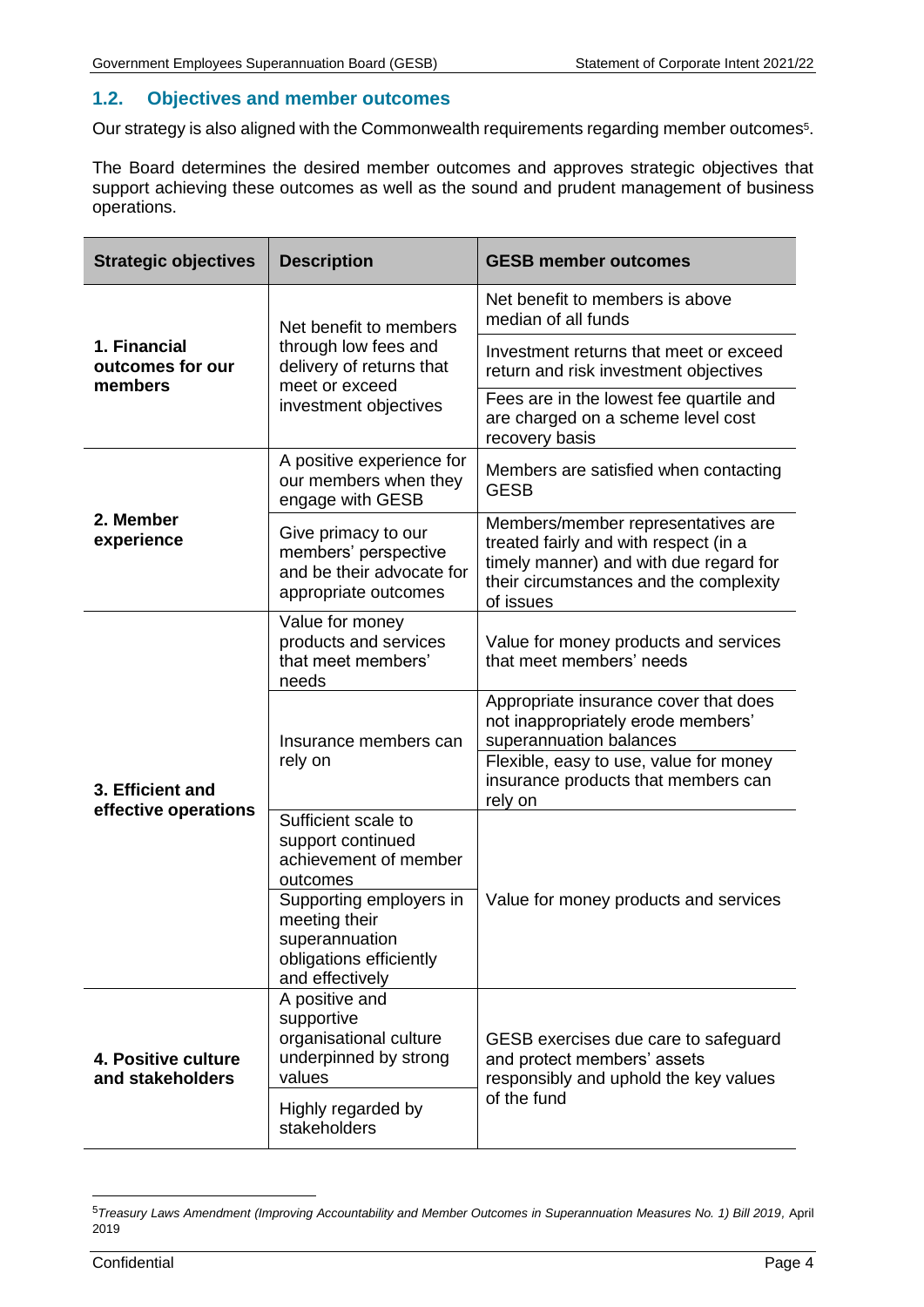# <span id="page-5-0"></span>**1.3. Key strategic themes (2021)**

Our strategic themes are set annually by the Board following review of industry trends, legislative/regulatory changes and GESB's forecasts.

| Key strategic themes        |                                                                                                                                                                                                                                                        |  |  |
|-----------------------------|--------------------------------------------------------------------------------------------------------------------------------------------------------------------------------------------------------------------------------------------------------|--|--|
| Improved member<br>outcomes | We will continue to identify and deliver on member outcomes                                                                                                                                                                                            |  |  |
| Investment<br>performance   | Delivery of investment performance that meets objectives and is<br>above median relative to peers                                                                                                                                                      |  |  |
| <b>ESG</b>                  | We will continue to develop our ESG policy, maintaining focus on<br>members' best financial interests                                                                                                                                                  |  |  |
| Regulation/legislation      | We will review our long-term strategy and future operating model in<br>consultation with key stakeholders in light of the proposed Your<br>Future, Your Super superannuation reforms                                                                   |  |  |
| Third-party providers       | Strong contract management and cultural alignment with our third-<br>party providers is critical to ensure high-quality services are<br>maintained and we continue to deliver value for money to members                                               |  |  |
| Member experience           | Delivery of services that meet members' continuously evolving<br>expectations, with a focus on treating members fairly and with<br>respect, regardless of the channel or reason for engagement, and<br>utilising technology to better engage with them |  |  |
| Data and technology         | We will maintain our current focus on monitoring and mitigating<br>risks around data security and cyber fraud                                                                                                                                          |  |  |
| People and culture          | Maintaining a positive high-performing culture is critical to<br>delivering on our business objectives and member outcomes                                                                                                                             |  |  |

# <span id="page-5-1"></span>**1.4. Risk management**

We have developed our Risk Management Strategy (RMS) to facilitate management of all risks that may adversely impact members, staff, assets, operations, and outsourced service providers. The RMS meets the requirements of subsection 52 (8) of the *Superannuation Industry (Supervision) Act 1993* and the *Australian Risk Management Standard AS/NZS ISO 31000:2009*.

| <b>Key material risks</b> |                                                                                              |  |
|---------------------------|----------------------------------------------------------------------------------------------|--|
| 1.                        | Loss of leadership and key staff adversely impacting capacity and capability                 |  |
| 2.                        | Failure to achieve long-term investment returns that meet or exceed investment<br>objectives |  |
| 3.                        | Failure to achieve satisfactory outcomes in relations to material outsource providers        |  |
| 4.                        | Failure to maintain constructive stakeholder relations                                       |  |
| 5.                        | Material operational risk event                                                              |  |
| 6.                        | Failure to maintain alignment between government policy and GESB's strategic<br>direction    |  |
| 7.                        | Financial crimes against the State or GESB members                                           |  |
| 8.                        | Impact of the COVID-19 pandemic on GESB's operations and strategic objectives                |  |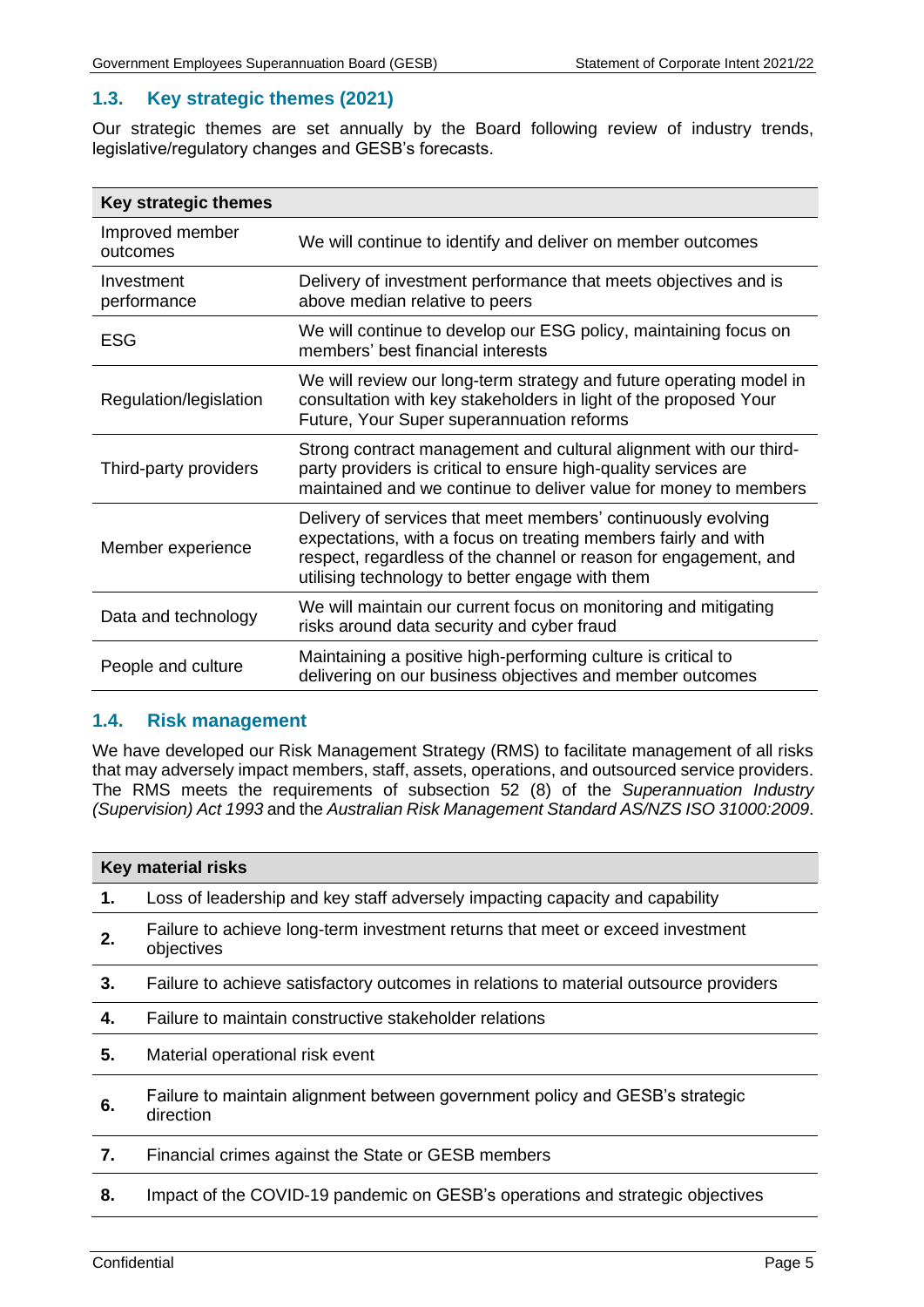# <span id="page-6-0"></span>**2. Our strategy - 2021/22**

In 2021/22 we remain committed to providing high quality, value for money superannuation and retirement products and services that meet the needs of our members, employers and the State in a responsible manner.

Our strategy focuses on initiatives that enhance our members' experience and achieve appropriate outcomes for members. We will continue to build our digital capability to improve efficiency and meet the evolving needs and expectations of members and employers.

We will also ensure that we are continuously positioned to be a trusted provider of superannuation products and services to WA public sector employees and a high-quality advisor to the State in relation to superannuation policy.

A summary of initiatives for each strategic objective is provided below.

# <span id="page-6-1"></span>**2.1. Summary of strategic initiatives**

#### **Objective 1: Financial outcomes for members**

#### **1.1. Net benefit to members through low fees and delivery of returns that meet or exceed investment and risk objectives**

#### **1.1.1. Investment returns that meet or exceed return and risk objectives**

#### • **Strategic asset allocation (SAA)**

The main determinant of investment performance is the SAA – the long-term allocation of assets between broad asset classes (equities, cash, property, etc.) – for each investment option. This allocation has a major impact on the risk and return profile of each investment option within the Fund. SAAs are reviewed on an annual basis.

#### • **Asset class review**

Regular reviews of each asset class are undertaken, taking into account the appropriateness of the asset class composition, the spread of the risk in the portfolio and the distribution of risk across investment managers and strategies. These reviews will occur during this reporting period.

## • **ESG policy**

ESG factors can impact long-term risk-adjusted returns, so it is important to understand material ESG risks and opportunities and integrate them into the investment process. As such we have integrated ESG considerations throughout our investment process, improved disclosure of portfolio holdings and considered climate-related risks in formulating our investment strategy. A range of additional ESG initiatives will also be considered during this reporting period and over the coming years.

# **1.1.2. Investment risk management framework**

We have implemented and are bedding down an investment risk management system to assist with the identification, measurement, monitoring and management of investment risks.

The key objectives of the system include to better understand the level and composition of key risks within each investment option and the Fund's portfolio as a whole.

#### **1.1.3. Fees below median and charged on a cost recovery basis**

#### • **Pricing reviews**

Pricing for our market-linked superannuation and retirement schemes is determined by the Board based on regular reviews of each scheme's financial position. The aim is to ensure that the level of fees and charges meets our pricing principles which include providing value for members through fair and equitable pricing, taking into account relevant legislative and regulatory obligations and aiming to minimise cross subsidisation between schemes.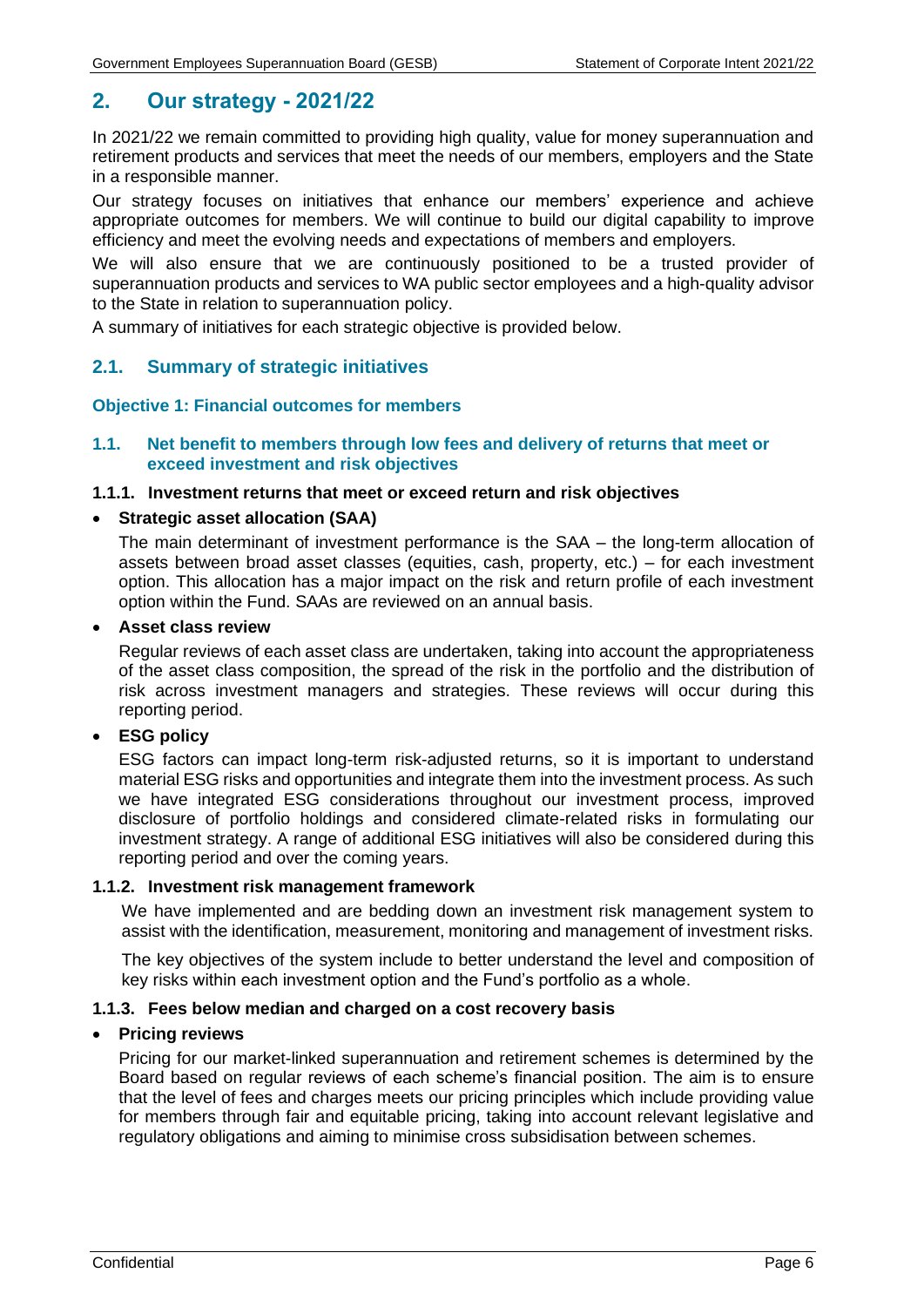#### GESB's fees are currently below industry medians. From January 2021 they were as follows:

| <b>Plan</b>                                                     | <b>GESB</b> fee | <b>Industry</b><br>median |
|-----------------------------------------------------------------|-----------------|---------------------------|
| WSS default plan (\$50,000 balance)                             | \$321           | \$5376                    |
| GESB Super default plan (\$50,000 balance)                      | \$456           | \$5377                    |
| Retirement Income Allocated Pension<br>(\$250,000 balance)      | \$1,475         | \$2,7007                  |
| Retirement Income Term Allocated Pension<br>(\$200,000 balance) | \$1,500         | N/A                       |

## • **Retirement Options Service (ROS) fees**

ROS is a 60-minute, one-on-one meeting with an experienced consultant. GESB applies 'user pays' fees for ROS appointments based on cost recovery only. The ROS fee for 2020/21 is \$490. During the reporting period we are working to enhance ROS to increase the value for money proposition for members.

#### **1.1.4. Implementation of improve accountability and member outcomes framework**

To meet legislative requirements for improved accountability and member outcomes, we have developed a more comprehensive business case process for justifying significant expenditure on strategic initiatives and conducted our first annual business performance review and member outcomes assessment.

## • **Published member outcomes assessment**

These legislative changes require funds to publish a summary of their annual member outcomes assessment on their websites within three months of finalising the assessment. Our first annual member outcomes assessment summary was published in March 2021. Our second member outcomes assessment summary will be published in March 2022.

#### • **Annual member meeting (AMM)**

An additional requirement of the member outcomes legislation is for funds to hold an AMM. We are intending to hold our first AMM in November 2021.

## **Objective 2: Positive member experience**

## **2.1. A positive experience for members when they engage with GESB**

#### **2.1.1. Services to members**

We continue to target improvements in service levels to members to ensure they can interact easily with GESB via a range of channels, whilst continuing to ensure value for money.

We provide a range of member information and support services, for example the GESB website and the Member Online (MOL) secure portal, Insurance Claims Consultants (ICC), Member Services Centre (MSC), Live chat, ROS, seminars and webinars. The majority of these are provided by the Link Group (Link), GESB's outsourced provider.

#### • **ROS enhancements**

To broaden accessibility of ROS to GESB members living in regional WA, we are intending to implement a virtual service (in addition to the face to face service) where the ROS specialists conduct virtual one-on-one meetings utilising Microsoft (MS) Teams technology.

## **2.2. Member communication and information**

We will continue to encourage members to engage with their superannuation and make informed choices through timely, relevant information and tools. This includes increased use of digital channels.

<sup>6</sup> SuperRatings SMART database, January 2021

<sup>&</sup>lt;sup>7</sup> SuperRatings Annual Benchmarking Survey, February 2019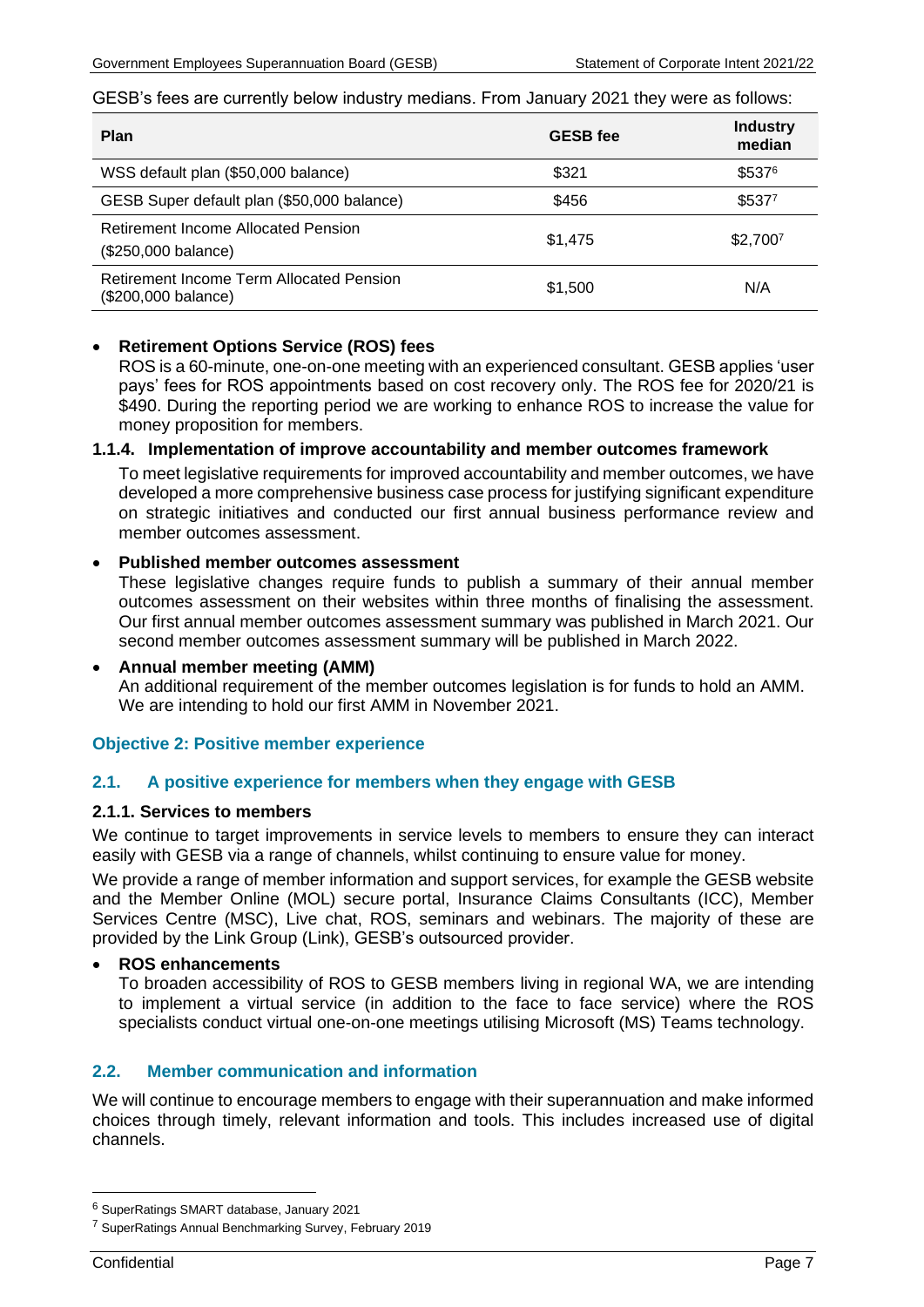## **2.2.1. Digital member engagement**

The Board has identified increased use of technology as a key strategic area of focus for 2021/22 and ongoing. To better engage with and service members' needs, our aim is for digital to be the default channel for members. Therefore, our focus is on implementing digital strategies, including eCommunication and online tools, to cost-effectively engage and service members, meet their information needs and assist in improving retirement outcomes.

To date, we have implemented electronic member statements and digital statement summaries, as well as online tools such as a retirement income calculator.

#### • **Secure MOL rebuild**

Our secure online member portal is key to achieving our objective of delivering a positive and efficient member experience through digital channels. The aim is for MOL to be the central access point used by members for information, transactions and communication.

Our current MOL has reached end of life and requires a full upgrade, therefore we intend to implement a new MOL solution. This will include system enhancements such as implementing an **online document centre, development of an online form capability and delivery of more personalised information**.

#### • **Default eCommunication**

We have implemented electronic communication by default for compliance-related documents and are increasingly employing electronic delivery of other member correspondence, such as confirmation of investment switches and contributions received. This includes the use of SMS messaging for member-initiated actions. The implementation of a new MOL, including an online document centre, will help facilitate this initiative.

## **2.2.2. 'Voice of the customer' program**

We continue to analyse the experience different cohorts of members have had with us to identify service provision enhancements. We are implementing a 'Voice of the customer' program, bringing together and analysing member feedback from a variety of sources to identify gaps in service provision and service improvement opportunities.

## **2.3. Give primacy to our members' perspective and be their advocate for appropriate outcomes**

Our focus is on improving support and services to members when they are in vulnerable positions, for example those experiencing financial hardship.

## **2.3.1. Aboriginal and Torres Strait Islander members**

Our vision for reconciliation is to engage with Aboriginal and Torres Strait Islander peoples in ways that will meet their needs and help to improve superannuation outcomes.

Our first Reconciliation Action Plan (RAP) helped us clarify our vision for reconciliation, and scope and develop initiatives for improved outcomes and more engagement with Aboriginal and Torres Strait Islander peoples. In September 2020 we launched our 'Innovate' RAP, moving us into the second phase of reconciliation. Our aim is to continue to develop our RAP and improve our services to Aboriginal and Torres Strait Islander members.

## **2.3.2. Complaints**

Although we receive low numbers of complaints, complaints are a key source of information regarding members' experience with GESB. To more fully understand emerging trends and drivers of complaints, we will be implementing a comprehensive complaints management system during the 2021/22 financial year.

# **2.3.3. Financial hardship, compassionate payment and deceased estate processes**

We are undertaking a comprehensive review of our processes for recognising financial hardship and compassionate grounds for the early release of funds. We are also enhancing deceased estate processes and communication materials in collaboration with the Link administration team, to make accessing funds an easier and more streamlined process for members/member representatives who are already under considerable distress.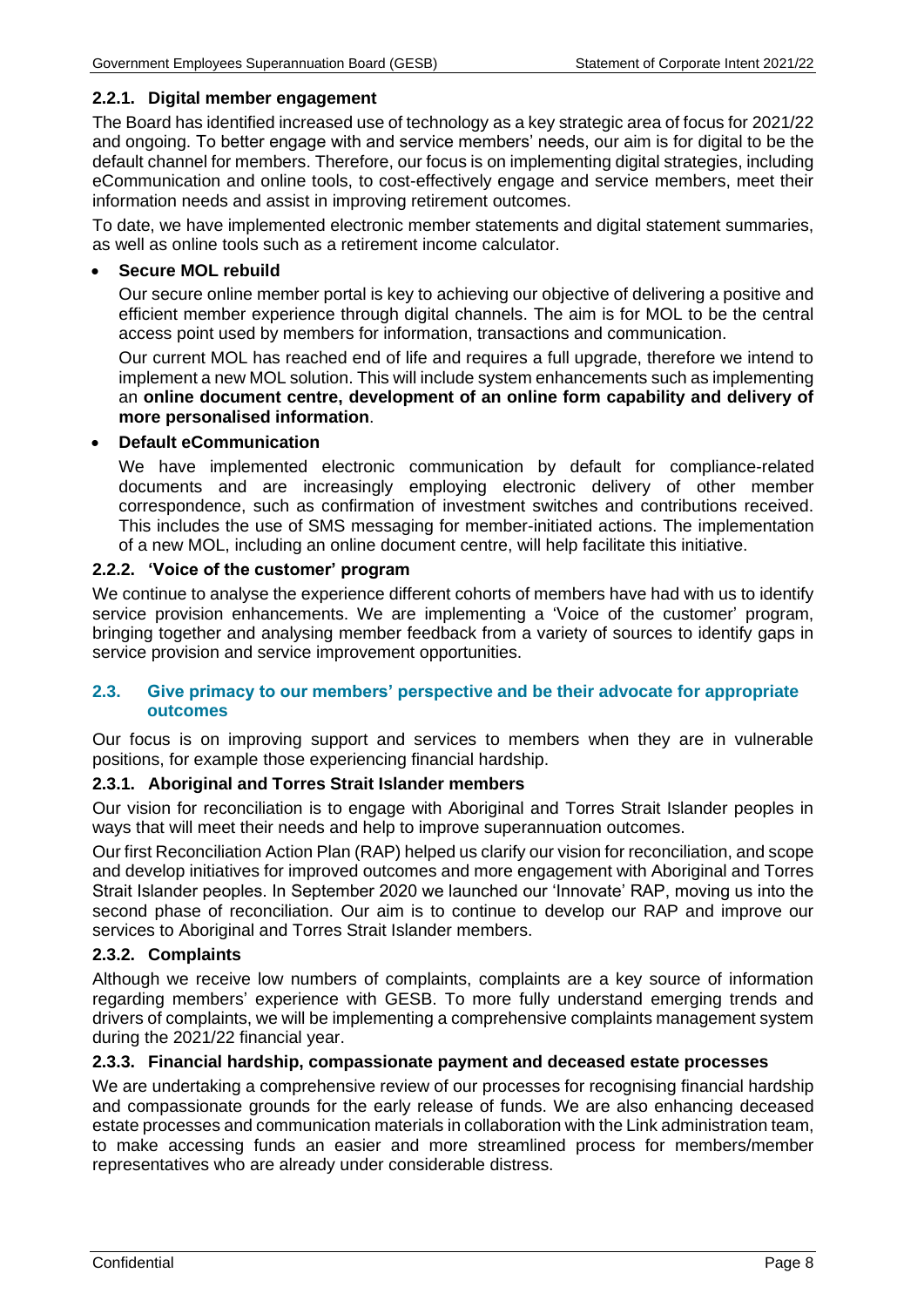# **2.3.4. Accessibility**

Although we have been successful in making our website, MOL portal and calculators accessible, we will continue to focus on making all information and content accessible to all members.

# **2.3.5. Diversity and Inclusion**

We are committed to providing services to the diverse Western Australian community, including people with disabilities, Aboriginal and Torres Strait Islander peoples, and culturally and linguistically diverse (CALD) people in a fair and non-discriminatory manner. Our Workforce and Diversity Plan 2020/21 has been developed to align with and support the achievement of our strategic objectives. Initiatives identified in this plan will be implemented throughout the reporting period.

# **2.3.6. Multicultural Access Plan**

Our Multicultural Access Plan (MAP) 2020/21 was developed to provide a framework to support our commitment to multicultural access and inclusion in the way we work and in the outcomes we deliver in line with our purpose and values. An important part of this is ensuring we can engage and communicate effectively with CALD people, both internally and externally. Initiatives identified in this plan will be implemented throughout the reporting period.

# **Objective 3: Efficient and effective operations**

# **3.1. Value for money products and services that meet members' needs**

Provision of cost-effective products and services requires constant improvement in operating efficiency, combined with maintenance of economies of scale. A key focus for GESB is to continue to provide 'value for money' to members and the State Government through containment of operating costs.

## **3.1.1. Effective management of key services provider contracts**

Effective management of the major administration contract with Link is important to ensure GESB's objectives of ensuring 'value to members' and 'maintenance of service levels to members and employers' continue to be realised. Work on reviewing this contract has commenced as it is due to expire on 30 June 2024.

We have other material supplier contracts for insurance services, asset consulting and custodial services. The asset consultant contract renewal process has also commenced.

## **3.1.2. Implementation of relevant State and Commonwealth reforms**

The following reforms will be reviewed with respect to relevant impacts on GESB:

- Your Future, Your Super reforms (2020/21 Budget)
- Treasury Laws Amendment (Improving Accountability and Member Outcomes in Superannuation Measures No.1) (2019)
- Treasury Laws Amendment (Putting Member's Interests First) (PMIF) (2019)
- Treasury Laws Amendment (Protect Your Superannuation Package) (PYS) (2019)
- Financial Sector Reform (Hayne Royal Commission Response Protecting Consumers (2020 Measures))
- Retirement Income Review (2020)

Relevant State reforms include:

- Integrity Strategy for WA Public Authorities (2020 2023)
- Disability Access and Inclusion Plan (DAIP)
- Digital WA State ICT Strategy (2016 2020) (not updated since 2016)
- Public Sector reform program (currently deferred due to COVID-19)

During 2021/22, Link are implementing Superstream rollover MIG 3 and Self-Managed Superannuation Fund (SMSF) rollovers.

## **3.1.3. Administration efficiency**

We continue to efficiently manage costs and provide cost-effective products and services to our members. This requires continuous improvement in operating efficiency combined with maintenance of economies of scale.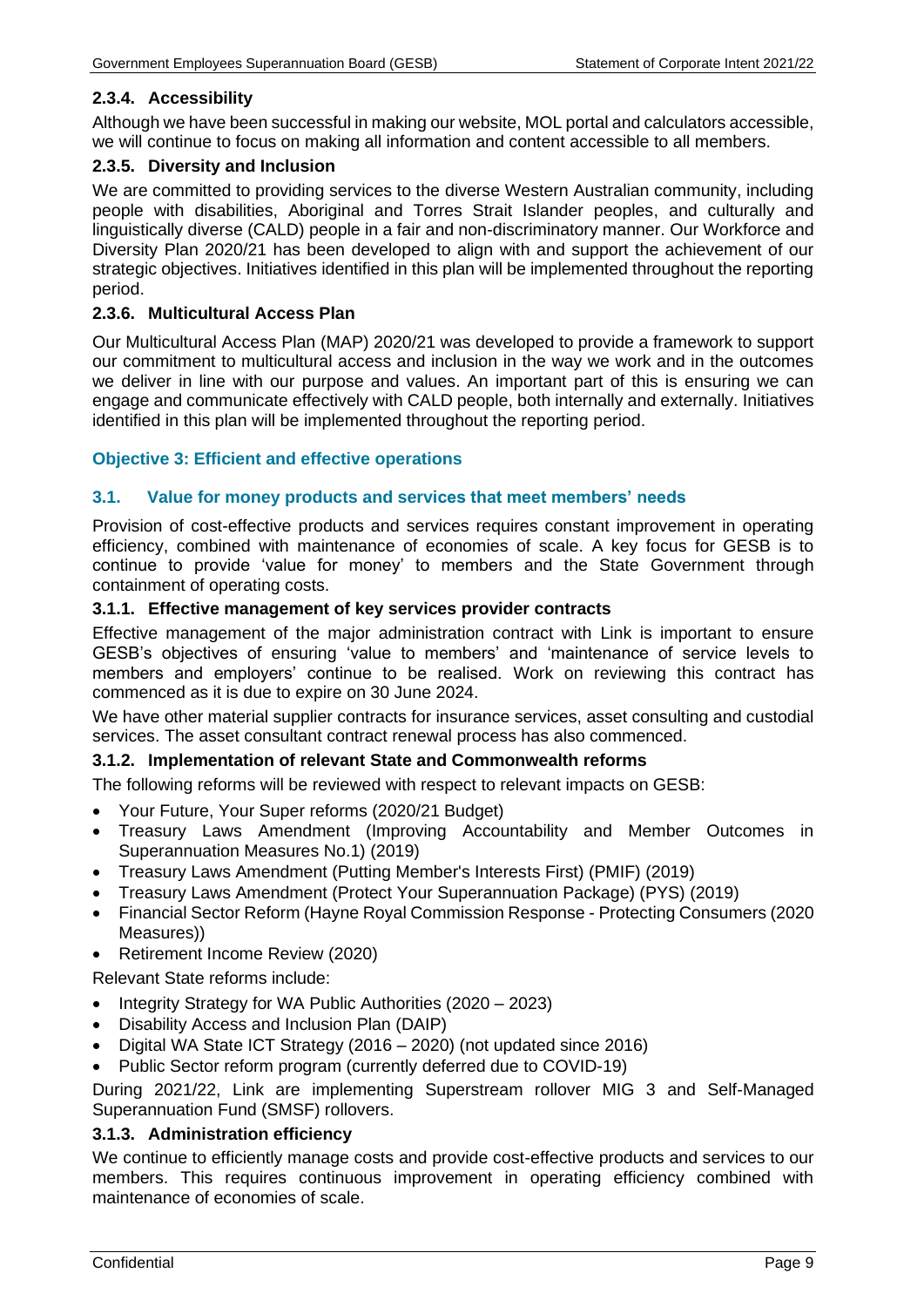Our budgeted cost per member to administer the accumulation schemes for 2021/22 is \$171. This is below the median for all superannuation funds and reflects our focus on cost efficiency<sup>8</sup>.

## **3.1.4. Reserves**

Net excess of income over costs for the market-linked schemes is transferred to an Operational Risk Reserve (ORR) established to be used in the event of an adverse operational event.

An Accumulation General Reserve (AGR) was established in September 2013 to support the costs of strategic development, Commonwealth superannuation reforms and other structural adjustments that are relevant for the accumulation and retirement income schemes.

An annual review of reserves is incorporated into the pricing review to ensure they align with target levels. We are currently reviewing options for reducing the WSS AGR as it is above target levels.

## **3.1.5. Products**

Under our corporate strategy to be an excellent provider of default superannuation, we focus on providing high quality, value for money default products and services. Implementation of new products is typically only in response to legislative or regulatory change.

Annual scale assessments are conducted to demonstrate that GESB's MySuper members are not disadvantaged by being in these MySuper equivalent products. These assessments will be replaced by the annual member outcomes assessment from 2022/23.

#### • **Binding death nominations (BDNs)**

BDNs allow members to nominate one or more dependents or legal representatives as the beneficiary of their death benefit, without the need for the benefit to transition through their estate. Approval has been received from the Treasurer for regulations to be drafted to enable members to nominate beneficiaries through a BDN.

#### **3.2. Insurance members can rely on**

We provide Total and Permanent Disablement (TPD) and Salary Continuance Insurance (SCI) for GESB Super and WSS members as part of their superannuation benefit, through group insurance policies with AIA Australia (AIA).

Our focus is on providing appropriate insurance cover that provides flexible, easy to use, value for money insurance products that members can rely on while not inappropriately eroding members' superannuation balances.

#### **3.2.1. Legislated changes**

A focus for the coming year will be continuing to implement elements of the Insurance in Superannuation Voluntary Code of Practice that benefit GESB's members. We'll also be responding to the changes to insurance in superannuation from the Commonwealth's PYS and PMIF legislative packages within the context of GESB's statutory framework.

#### **3.2.2. Insurance awareness and variations**

We are also taking advantage of upgrades to our administration systems to allow us to proactively contact members when we've identified situations where members may be eligible to claim against their insurance.

As our insurance provider, AIA Australia, continues to invest in its systems, we will work to make available modernised insurance underwriting and claims systems to our members, in order to make it easier for members to amend their insurance to better suit their needs, and to make the claims process easier for members.

#### **3.3. Supporting employers in meeting their superannuation obligations efficiently and effectively**

Employers across the WA public sector are key stakeholders in GESB.

GESB's Key Account Management (KAM) team actively engages with key stakeholders, across all State government agencies, to ensure that they remain highly satisfied with GESB's services (including seminars and webinars), as well as those provided by Link.

<sup>8</sup> SuperRatings Annual Benchmarking Survey, February 2019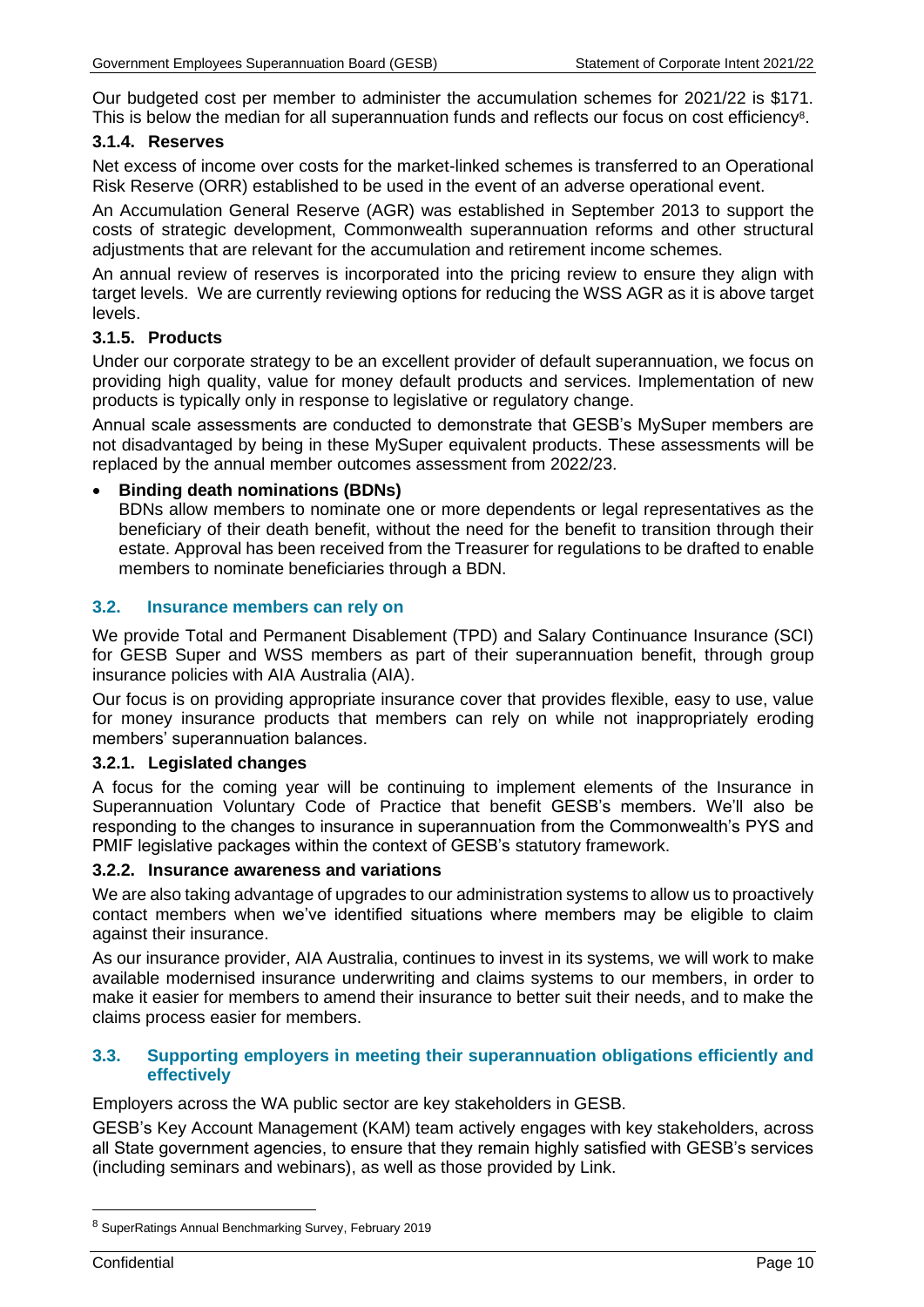In 2020 the KAM team successfully implemented an upgrade to Employer Online (ePass), GESB's secure online employer contributions portal.

## **3.3.1. Employer data integrity**

We are planning to conduct an Employer Data Integrity Project over the coming year to enhance the quality of member data submitted by employers via ePass. This will reduce the amount of administration re-work correcting member information and will positively impact timeframes for paying member benefits.

#### **3.3.2. Your Future, Your Super**

The KAM team will be working closely with WA public sector employers to implement any relevant Your Future, Your Super reforms. As mentioned previously, EPSSSs (including GESB) are not within the scope of the legislation, however, the Board will consider how GESB and the State should respond to these Commonwealth reforms.

## **Objective 4: Positive culture and stakeholders**

#### **4.1. A positive and supportive organisational culture underpinned by strong values**

#### **4.1.1. Highly regarded by stakeholders**

We exercise due care to safeguard and protect members' assets responsibly and uphold the key values of our fund.

We had a very positive experience with staff working from home during COVID-19 restrictions and since then we have seen increased participation in our long-standing Home-based work policy. Around 36 of 60 staff now work from home one or two days per week. We employed a market research consultant to conduct qualitative research with staff on the effectiveness and success of our response to COVID-19, to further inform our risk management and business continuity strategies into the future.

#### **4.1.2. Corporate governance**

During 2020 we enhanced a corporate governance framework document by incorporating nine governance principles in addition to internal controls, ethics, risk functions, policies and procedures, and internal and external audit. A summary of the framework has been developed and distributed across GESB and an online training module has been developed to ensure it gets embedded across the organisation during the reporting period.

#### **4.1.3. PeopleStreme performance management**

In 2020 we implemented an online performance management and succession planning tool, PeopleStreme, to assist staff in achieving their business objectives. Using this tool, staff work closely with their managers to build their competencies and receive feedback on how they meet GESB's values and align with its 'moral compass'. We will continue to develop and embed this tool within the organisation.

We are also planning to utilise an online E-recruitment and Onboarding module via PeopleStreme to assist with the internal identification of suitable candidates for new roles and use the latest online tools to assist with induction and ongoing learning.

#### **4.1.4. Positive culture/attitudes survey**

Utilising results of staff qualitative research, we are designing a new staff attitudes survey that measures culture, the work environment, perceptions of working for GESB, and how well we are achieving our corporate cultural goals.

We are also introducing annual staff sessions on ethical decision making, incorporating GESB's 'moral compass', which describes GESB's expectations and aspirations for our ethical, interpersonal and cultural environment and behaviours.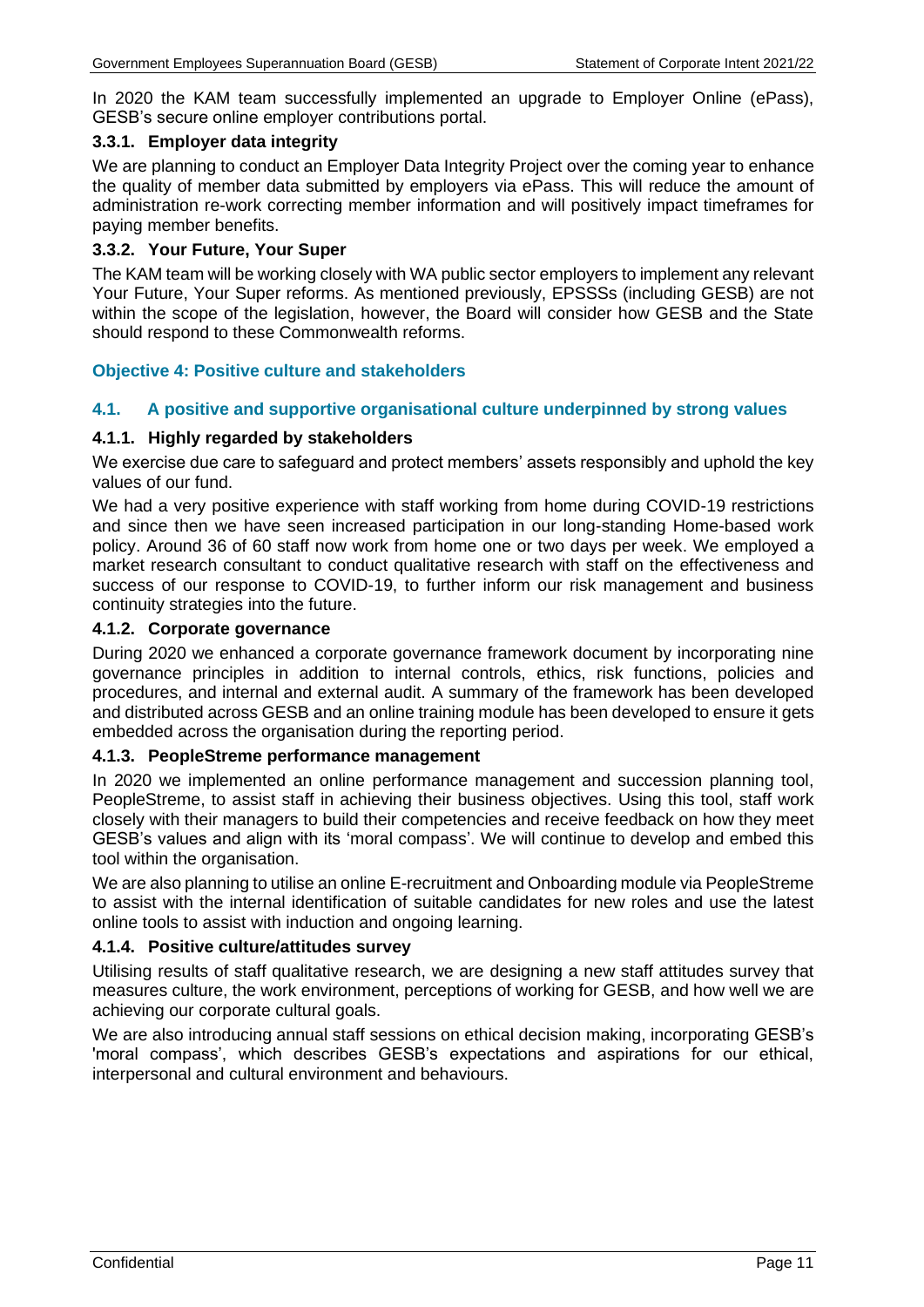# <span id="page-12-0"></span>**3. Performance targets**

Our strategic objectives reflect our focus on providing net benefits to members, investment returns that meet or exceed investment objectives, low fees and improved member engagement with their superannuation. We are also focussed on providing ongoing assistance to employers to effectively and efficiently fulfil their superannuation obligations.

We use a balanced scorecard approach for performance measurement. The key indicators in this report measure value delivered to members and the quality of the services delivered. These include key effectiveness and efficiency performance indicators, as required by the *Financial Management Act 2006.*

#### **The following measures and targets have been set for GESB's strategic objectives for 2021/22:**

**Key performance measures**

**Financial outcomes for our members**

GSS, GESB Super, WSS and RI returns v primary objectives

GSS, GESB Super, WSS and RI returns v benchmark

WSS and GESB Super default plans fee quartile (against industry)

#### **Member experience**

Member satisfaction with service

#### **Efficient and effective operations**

Administration cost per accumulation and defined benefit account

Employer satisfaction

Funds under management

Net funds flow

Administration expenses

Cost to asset ratio

**Positive culture and stakeholders**

Staff satisfaction

Unplanned turnover